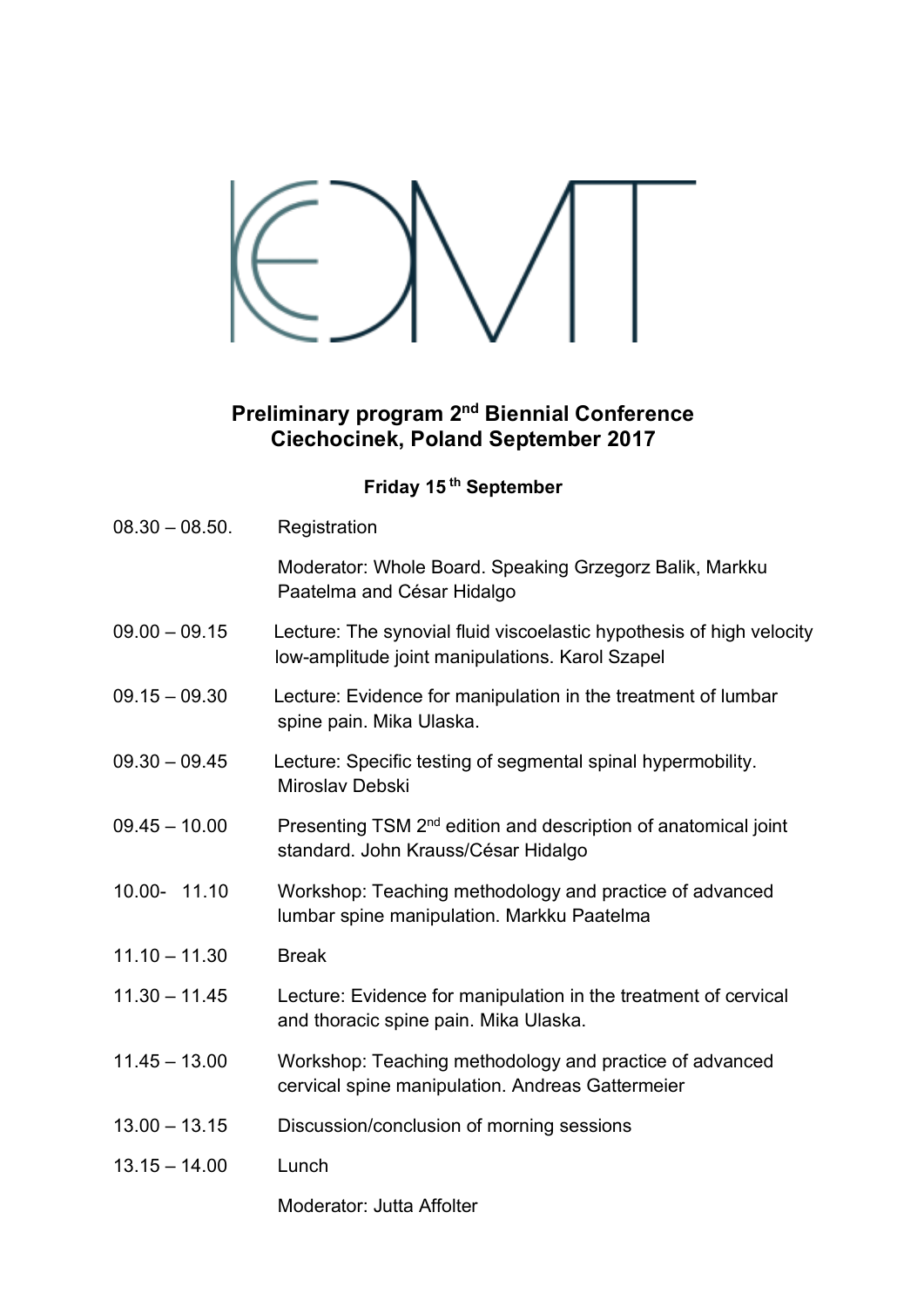| $14.00 - 14.30$         | Neural educational standard description. Neural section.<br>Ragnar Faleij/Elena Bueno/Siniza Poznic                                                     |  |
|-------------------------|---------------------------------------------------------------------------------------------------------------------------------------------------------|--|
| $14.30 - 15.15$         | Workshop: Application of the K-E OMT neural standard in Carpal<br>Tunnel Syndrome: evaluation and treatment.<br>Elena Bueno/Ragnar Faleij/Siniza Poznic |  |
| $15.15 - 15.30$         | Discussion/conclusion of afternoon sessions                                                                                                             |  |
| $15.30 - 15.45$         | <b>Afternoon Break</b>                                                                                                                                  |  |
|                         | <b>Moderator Tim McGonigle</b>                                                                                                                          |  |
| $15.45 - 17.00$         | Organizational meeting: Teachers' accreditation document.                                                                                               |  |
| $17.00 - 17.30$         | The Pelvic Harness: A Manipulation & Exercise Tool. Dennis<br>Morgan/Freddy Kaltenborn                                                                  |  |
| $19.00 -$               | <b>Dinner</b>                                                                                                                                           |  |
| Saturday 16th September |                                                                                                                                                         |  |
|                         | Moderator: Ragnar Faleij                                                                                                                                |  |
| $09.00 - 09.30$         | Myofascial educational standard description. Pablo Fanlo                                                                                                |  |
| $09.30 - 10.30$         | Workshop: Use of accessory mobilization (intramuscular and<br>intermuscular) of soft tissues in different clinical cases. Pablo<br>Fanlo                |  |
| $10.30 - 11.00$         | <b>Morning Break</b>                                                                                                                                    |  |
| Moderator:              | <b>Grzegorz Balik</b>                                                                                                                                   |  |
| $11.00 - 11.30$         | Exercise and training educational standard description. Jutta<br>Affolter and Tim McGonigle                                                             |  |
| $11.30 - 12.45$         | Workshop: Global and Segmental cervical stabilization<br>exercises. Lasse Thue                                                                          |  |
| 12.45-13.00             | Discussion/conclusion morning sessions                                                                                                                  |  |
| 13.00-14.00             | Lunch                                                                                                                                                   |  |
| Moderator:              | Andreas Gattermeier and Jutta Affolter                                                                                                                  |  |
| $14.00 - 15.30$         | Organizational issues: Organizational chart K-E OMT and K-E<br>OMT fees. K-E OMT executive board                                                        |  |
| $15.30 - 16.00$         | Afternoon Break                                                                                                                                         |  |
|                         | Moderator: César Hidalgo and Tim McGonigle                                                                                                              |  |
| $16.00 - 17.00$         | Organizational issues: Strategic plan 2017-2019 and<br>development of a Task Force.                                                                     |  |
| $19.00 -$               | Dinner/social activity                                                                                                                                  |  |